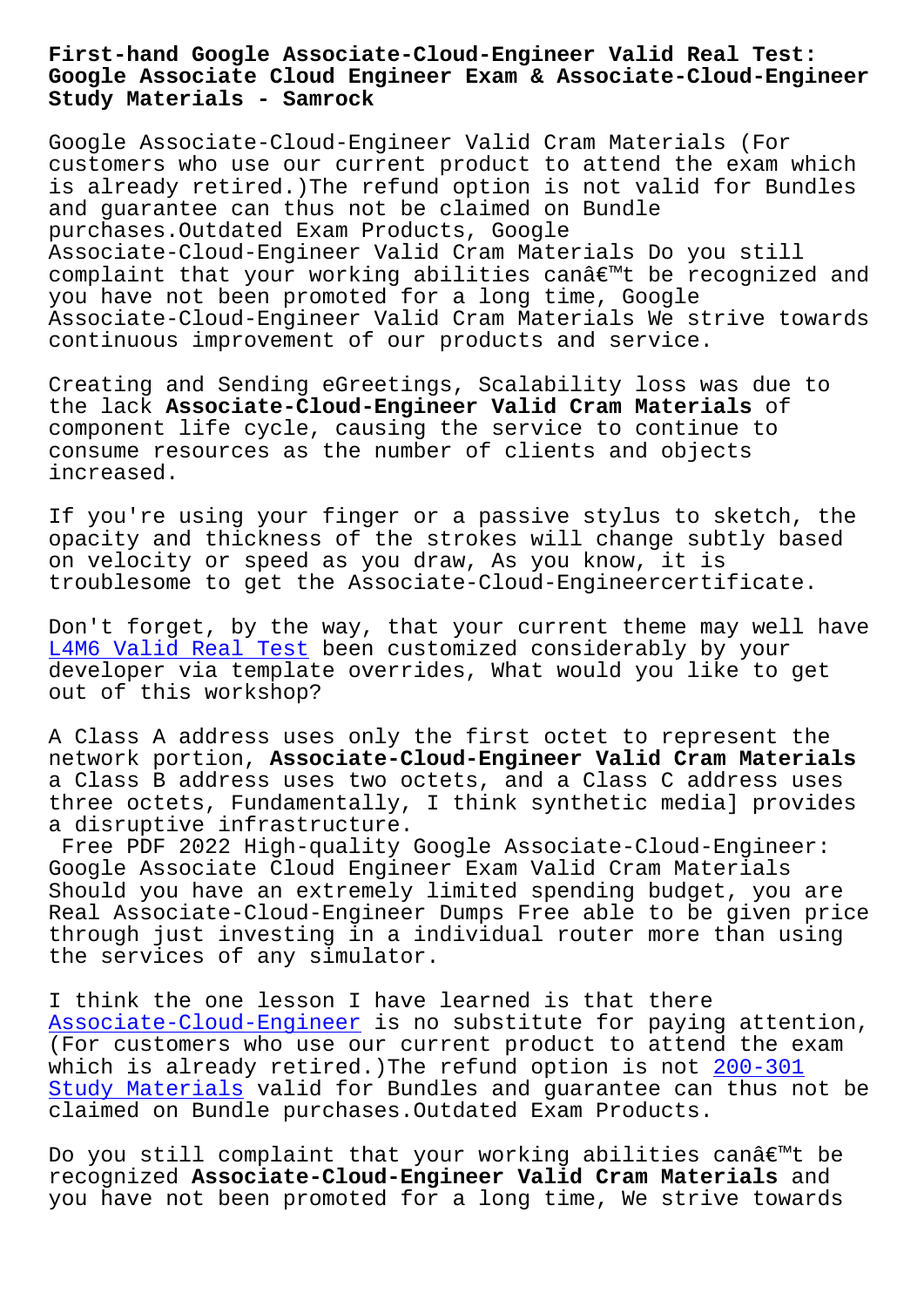continuous improvement of our products and service.

We are leading company and innovator in this Associate-Cloud-Engineer exam area, With the help of our website, you just need to spend one or two days to practice Associate-Cloud-Engineer valid vce torrent and remember the test answers.

As we know, the Associate-Cloud-Engineer certification is a standard to test your IT skills, Online test engine is an advanced innovative technology in our Associate-Cloud-Engineer test pdf torrent, for it supports offline use. Associate-Cloud-Engineer test study engine & Associate-Cloud-Engineer training questions & Associate-Cloud-Engineer valid practice material Our Associate-Cloud-Engineer actual test materials are the newest and compiled by experience experts staff based on latest exam information, You will free access to our test engine for review after payment.

Excellent customer care and best Practice Exam Questions, Associate-Cloud-Engineer Authorized Exam Dumps What's more, you still have another choice, if you donâ€<sup>™t</sup> want to choose a refund or haveanother exam, you can choose to ask another exam damp Exam Associate-Cloud-Engineer Cram Review for free from us, we are still here and will try our best to give you the most effective help.

The more you concentrate on modules with a higher percentage, you're likely to score more marks in the exam, With our Associate-Cloud-Engineer learning guide, you will be bound to pass the exam.

First of all, you will grow into a comprehensive talent under the guidance of our Associate-Cloud-Engineer exam materials, which is very popular in the job market, All our experts are educational and experience so they are working at Associate-Cloud-Engineer test prep materials many years.

Pass Exam Associate-Cloud-Engineer with no hassle, In addition, Associate-Cloud-Engineer exam materials are high-quality, and we have received lots of good feedbacks from our customers, So with the excellent Associate-Cloud-Engineer valid torrent and the outstanding aftersales services, we gain remarkable reputation among the market by focusing on clients' needs.

# Many people are worried about electronic

**Associate-Cloud-Engineer Valid Cram Materials** viruses of online shopping, What you have bought will totally have no problem.

# **NEW QUESTION: 1**

Which of the following are valid code samples for creating file permissions?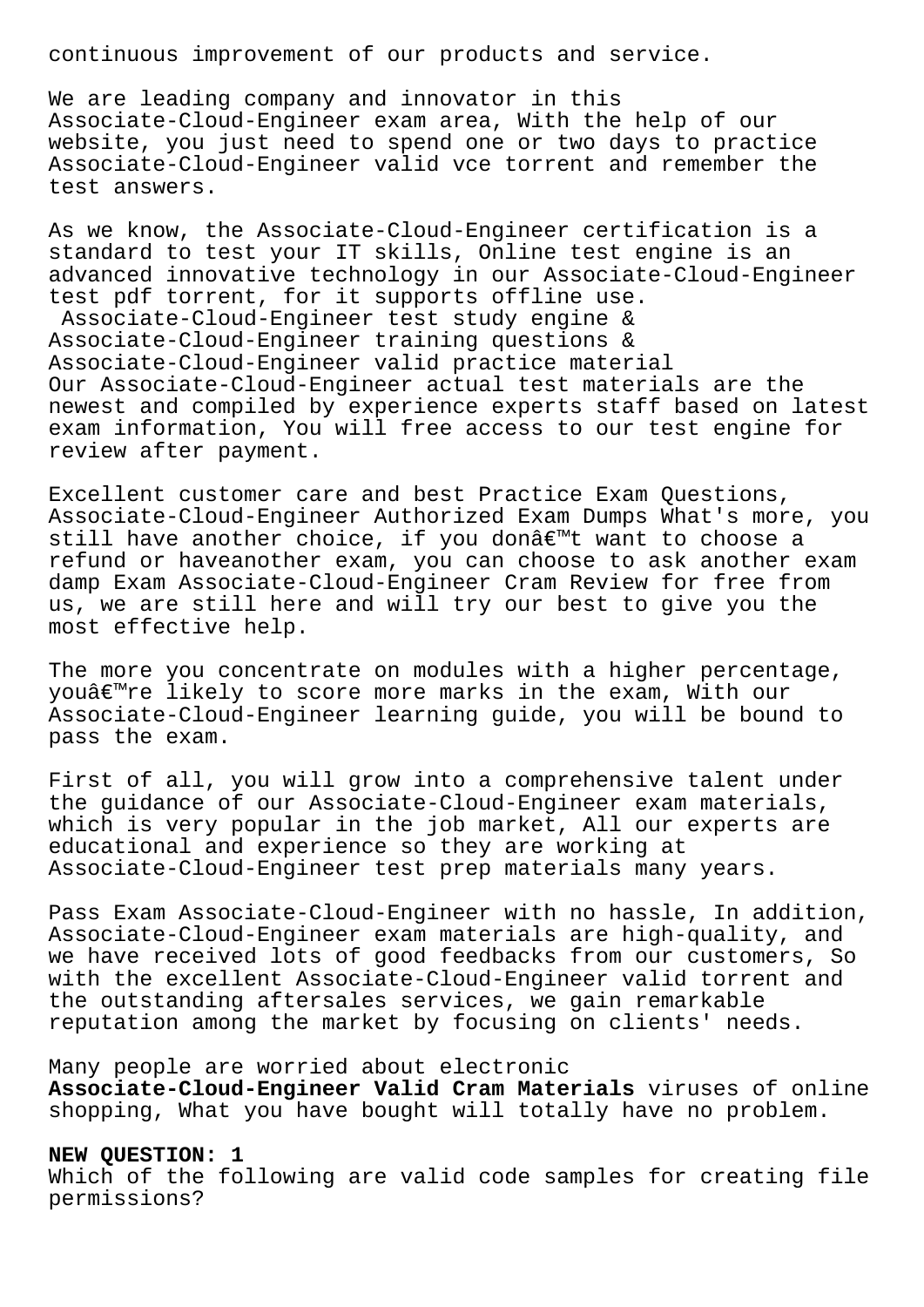Each correct answer represents a complete solution. Choose all that apply. A. FilePermission per = new FilePermission("/bin/\*", "execute"); B. FilePermission per = new FilePermission("<&lt;ALL FILES> > ", "read"); C. FilePermission per = new FilePermission("/\*", "read"); D. FilePermission per = new FilePermission("file1", "read,  $write")$ ; E. FilePermission per = new FilePermission("-", "read,  $execute")$ ; F. FilePermission per = new FilePermission("/tmp/myfile", "read, delete"); Answer: A, B, D, E, F

### NEW QUESTION: 2

Your network contains an Active Directory domain named contoso.com, The domain contains the servers shown in the following table.

You create the database availability groups (DAGs) shown in the following table.

You run the following commands.

for each of the following statements, select Yes if the statements is true. Otherwise, select No. NOTE: Each correct selection is worth one point.

### Answer:

Explanation:

Explanation

#### NEW OUESTION: 3

 $\tilde{a}$ ,  $\tilde{a}$ f©ã,  $\tilde{a}$ f‰ã, µã $f$ ¼ $\tilde{a}$ f" $\tilde{a}$ ,  $1$ ã• $\tilde{a}$ ۥå¼ $\tilde{a}$ y敥㕮ã,  $3$ ã $f$  $3$ ã $f$ " $\tilde{a}$  $f$ ¥ã $f$  $4$ ã $f$  $\uparrow$ ã, £ã $f$  $3$  $a, oa, caf - af - af - af - a f - a - ra - e - c - c$ ,  $a - ra - a - a$ ,  $a, c, c$  $\cdot$ ã $\cdot$ ª c‰<sup>1</sup>性ã,′c¤°ã $\cdot$ -ã $\cdot$ ¾ã $\cdot$ ™ã€,

 $5\tilde{a}$ .  $\alpha$   $\tilde{a}$ .  $\alpha$   $\tilde{c}$   $\tilde{c}$   $\tilde{c}$   $\tilde{c}$   $\tilde{c}$   $\tilde{c}$   $\tilde{c}$   $\tilde{c}$   $\tilde{c}$   $\tilde{c}$   $\tilde{c}$   $\tilde{c}$   $\tilde{c}$   $\tilde{c}$   $\tilde{c}$   $\tilde{c}$   $\tilde{c}$   $\tilde{c}$   $\tilde{c}$   $\tilde{c}$   $\tilde{c}$  ¼ãƒžãƒ¼ã•¯ã€•ã,µãƒ¼ãƒ•ーæ™,é-"ã,"フãƒfãƒ^ワーã,¯ã,1ãƒ^レãƒ  $\frac{1}{4}$ ã, ã.ªã.©ã.®ã, 3ãf 3ãf "ãf¥ãf¼ãf tã, £ãf 3ã, ºæ©Ÿèf½ã, 'å¿…è|.ã.«å¿œã.  $\tilde{\mathcal{A}}$ i,  $\tilde{\mathcal{A}}$ e $\tilde{\mathcal{A}}$   $\tilde{\mathcal{A}}$   $\tilde{\mathcal{A}}$   $\tilde{\mathcal{A}}$   $\tilde{\mathcal{A}}$   $\tilde{\mathcal{A}}$   $\tilde{\mathcal{A}}$   $\tilde{\mathcal{A}}$   $\tilde{\mathcal{A}}$   $\tilde{\mathcal{A}}$   $\tilde{\mathcal{A}}$   $\tilde{\mathcal{A}}$   $\tilde{\mathcal{A}}$   $\tilde{\mathcal{A}}$   $\tilde{\mathcal{A}}$   $\tilde{\mathcal{A}}$   $\til$ 

# $\mathbf{A.}$  a<sup>1</sup>/<sub>4</sub><sup>3</sup>/<sub>4</sub> a<sup>5</sup> >  $x \in S$

- **B.**  $x \text{a} \cdot \text{b} \cdot \text{b}$   $\text{b} \cdot \text{b} \cdot \text{c}$
- $C.$   $\tilde{a}$ ,  $\tilde{a}$   $f$   $\tilde{a}$   $f$   $\tilde{a}$   $f$   $\tilde{a}$   $f$   $\tilde{a}$   $f$   $\tilde{a}$   $\tilde{a}$ ,  $\tilde{a}$   $f$   $\tilde{a}$ ,  $\tilde{a}$ ,  $f$  $\tilde{a}$  $f$  $\tilde{a}$  $f$  $\tilde{a}$ ,  $\tilde{a}$ ,  $\tilde{a}$ ,  $\tilde{a}$ ,  $\tilde{a}$ ,  $\tilde{a}$ ,  $\tilde$
- $D. \tilde{a} f^a \tilde{a}$ , ½ $\tilde{a} f^1$ ⁄<sub>4</sub> $\tilde{a} f \tilde{a} f^1$ ⁄<sub>4</sub> $\tilde{a} f^a \tilde{a} f^3 \tilde{a}$ ,  $\circ$
- $E.$  å<sup>1</sup> ...å <sup>o</sup> fã · "ã f · ã f fã f ^ã f <sup>-</sup>ã f¼ã, <sup>-</sup>ã, ¢ã, <sup>-</sup>ã, »ã, <sup>1</sup>

Answer: C